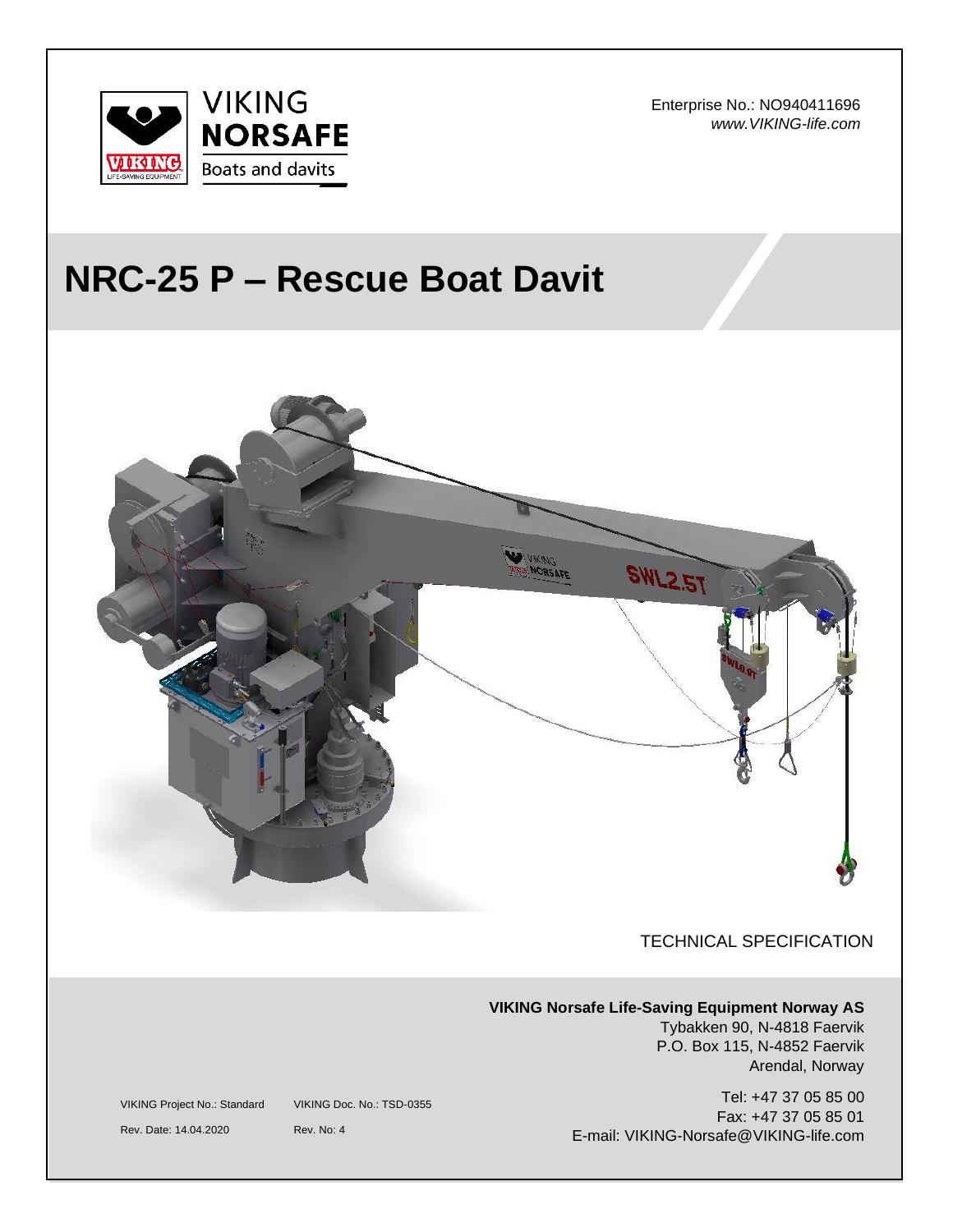# **1. REGULATION AND CERTIFICATION**

| Applicable rules and regulations | In accordance with IMO/SOLAS requirements, LSA Code<br>and European Council Directive 2014/90/EU on Marine<br><b>Equipment (MED)</b> |
|----------------------------------|--------------------------------------------------------------------------------------------------------------------------------------|
| <b>Certificate</b>               | <b>MED</b>                                                                                                                           |
| <b>Other certificate</b>         | Class certificate or flag acceptance on request                                                                                      |

### **2. DAVIT SPECIFICATION**

#### **2.1. GENERAL DAVIT**

| <b>Type</b>                     | <b>Rescue Boat Davit</b>                                    |
|---------------------------------|-------------------------------------------------------------|
| <b>Model</b>                    | <b>NRC-25 P</b>                                             |
| <b>Application</b>              | Rescue boat & Life raft handling                            |
| <b>Drawing reference</b>        | G-502163                                                    |
| <b>Execution</b>                | Hydraulic slewing arm davit                                 |
| <b>Boarding position</b>        | Inboard / Outboard on deck level                            |
| <b>Operating position</b>       | From deck side and from inside the boat (Gravity lowering)  |
| Davit system weight (Approx.)   | 2300 kg, davit incl. winch (dry weight)                     |
| <b>Safe Working Load (SWL)</b>  | 2500 kg (4 m slewing radius) - LSA function                 |
|                                 | 900 kg (3.5 m slewing radius) - Provision function          |
| <b>Trim / list conditions</b>   | $10^{\circ}$ / $20^{\circ}$                                 |
| <b>Max. lowering height</b>     | 40 m (LSA function, including 10°/20° trim/list condition)  |
|                                 | 25 m (Provision function)                                   |
| <b>Operation temperature</b>    | -20°C till +45°C (other range on request)                   |
|                                 | Min. 18 m/min (LSA function), Hydraulically                 |
| <b>Hoisting speed</b>           | Approx. 10 m/min (Provision function, by electrical)        |
|                                 | Not less than that obtained from the formula S=0.4+(0.02H), |
| <b>Lowering speed</b>           | and not exceed 1.3 m/s. (LSA function)                      |
|                                 | Approx. 10 m/min (Provision function, by electrical)        |
| <b>Manual hoisting</b>          | By manual hand-cranking                                     |
| <b>Pivot bearing type</b>       | Slewing bearing                                             |
| <b>Wire sheaves</b>             | Galvanized, equipped with ball bearings                     |
| <b>Installation</b>             | 1 (one) deck welding point (reduced installation time)      |
| Deck reinforcement requirements | See general arrangement drawing                             |
| Davit system H / W / D          | See general arrangement drawing                             |
| Deck space required             | See general arrangement drawing                             |

The Viking Norsafe NRC-25 P slewing davit system is especially designed for safe and efficient launching and retrieval of Viking Norsafe Rescue Boats and life rafts. The davit system is designed for long time operation in a tough and corrosive marine/offshore environment and to fulfil all requirements as given in latest SOLAS/IMO requirements.

The system will allow:



VIKING Project No.: Standard VIKING Doc. No.: TSD-0355 Rev. Date: 14.04.2020 Rev. No: 4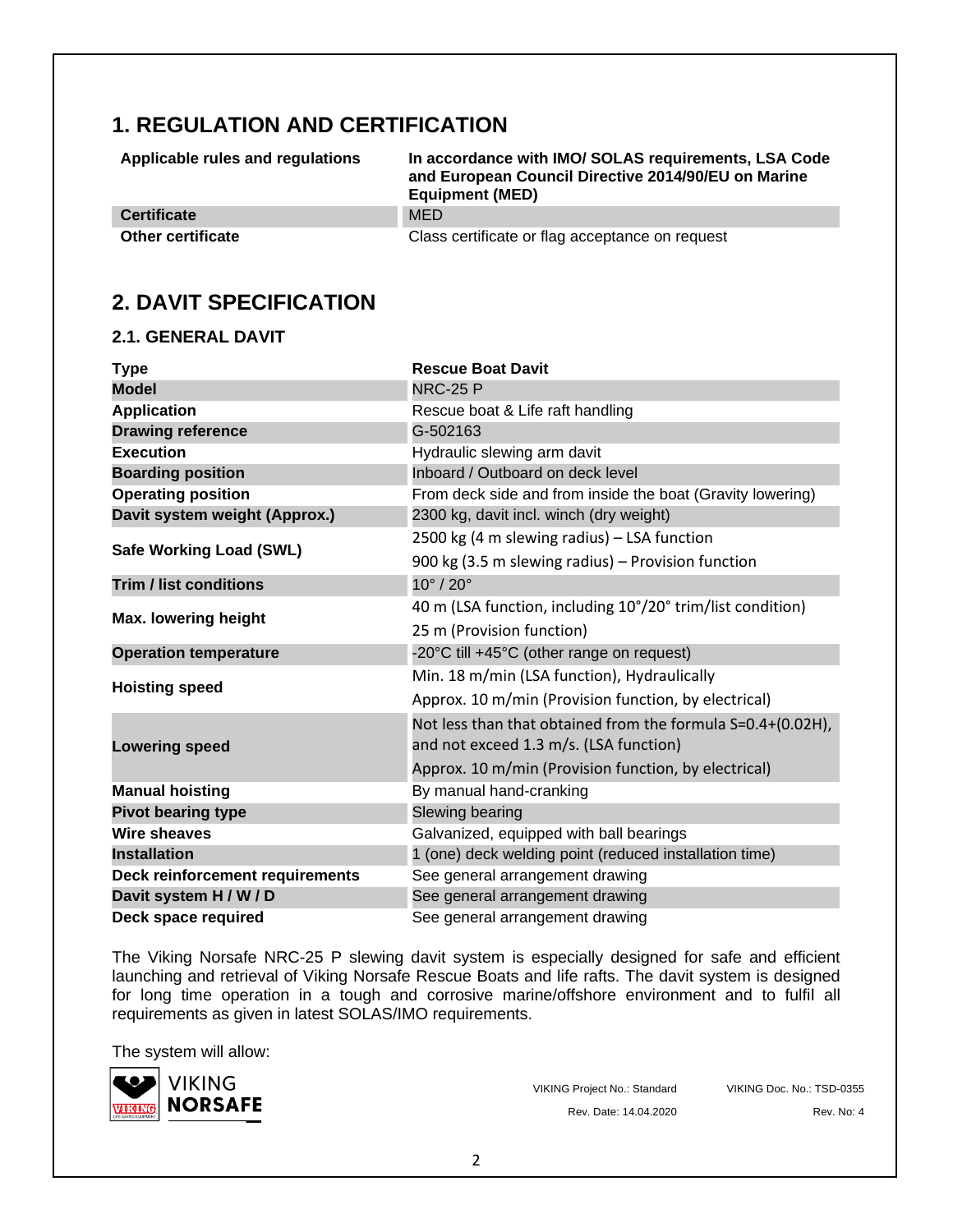- Hoisting and lowering of the fully loaded rescue boat up to 20° list and 10° trim.
- Gravity lowering of the fully loaded boat up to 20° list and 10° trim, completely independent of any power supply.
- Hoisting of the loaded rescue boat by electric motor.
- Dead ship slewing of the rescue boat by the nitrogen accumulator installed on the davit arm.
- Retrieval of the rescue boat by manual hoisting.
- Manual slewing by hand pump.
- Provision function.

The davit system has a hydraulically driven, mechanical slewing jib and an electric driven winch with single wire fall. Slewing and dead ship slewing functions are driven by a small hydraulic power pack. The hydraulic system is equipped with a stored power unit - which allows full operation of the davit in "dead ship" conditions.

The davit is designed to achieve optimum performance in terms of safety and reliability, and minimal maintenance levels. All selected equipment is chosen and installed to ensure the lowest possible emission of sound and for good access for service and repair.

A HPU is included, and is located inside of the davit pedestal. All internal hydraulic piping is properly done and completed on the entire davit system. A remote control for start/stop of el motor on HPU as well as hoisting and slewing control is also included. When the button is released, davit operation will cease immediately. A thermal overload relay in the starter cabinet protects the electrical motor against overheating in case of excessive loads.

A safety valve is installed in the hydraulic power unit. This safety valve prevents the davit from slewing loads in excess of the Safe Working Load and protects the system and motor from being overloaded.

The winch is fitted with a one-way clutch. In the event of power loss during hoisting, the brake will automatically activate and davit motion will stop. A centrifugal brake is located on the winch. The brake controls the speed of descent for the lifeboat. The brake is enclosed, and provides reliable operation in all climate conditions.

Electrical limit switches are used to cut power to the winch, if the boat is hoisted above stowage height.

Electrical limit switches will prevent the boat from being hoisted above its upmost position / stowed position. Electrical limit switches on the winch provide failsafe operation of the hand crank.

For launching in dead ship conditions, stored power from accumulator and gravity lowering system in winch provides safe launching.

Starter cabinet is mounted on HPU as standard. All electrical cables for davit control, included 42V AC to rescue boat when that is needed is installed and terminated by Viking Norsafe. Only main power supply is required.

#### **2.2 WINCH AND WIRE**

**LSA function:**



VIKING Project No.: Standard VIKING Doc. No.: TSD-0355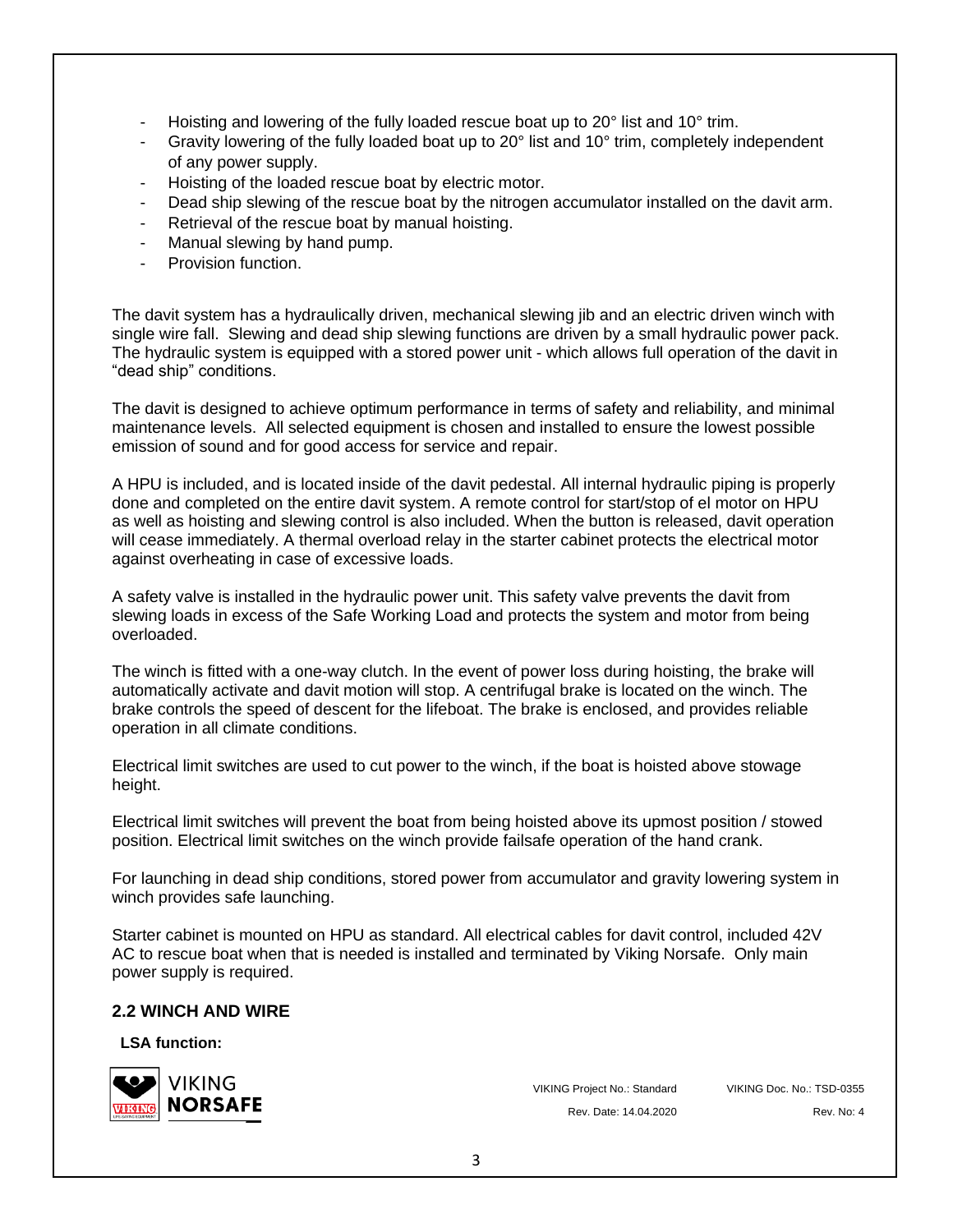| <b>Type</b>                          | DW-25 winch                                                                                         |
|--------------------------------------|-----------------------------------------------------------------------------------------------------|
| <b>Drawing reference</b>             | DS-00712                                                                                            |
| <b>Execution</b>                     | Electrical hoisting and lowering / Gravity lowering /<br>Manually hoisting / Manually fast hoisting |
| <b>Brakes type</b>                   | Centrifugal brakes                                                                                  |
| Wire rope type                       | Galvanized, rotation resistant (certified item)                                                     |
| Wire rope diameter, MBL and spec.    | Ø 16 mm, MBL 150 kN, 1960N/mm2                                                                      |
| Inner / outer wire end               | Secured to drum / Swaged eye                                                                        |
| <b>Connection shackle in thimble</b> | Included (certified item)                                                                           |

#### **Provision function:**

| <b>Type</b>                          | SW05 winch                                      |
|--------------------------------------|-------------------------------------------------|
| <b>Drawing reference</b>             | DS-02887                                        |
| <b>Execution</b>                     | Electrical hoisting and lowering                |
| <b>Brakes type</b>                   | Electromagnetic brake inside motor              |
| Wire rope type                       | Galvanized, rotation resistant (certified item) |
| Wire rope diameter, MBL and spec.    | Ø 12 mm, MBL 30 kN, 1960N/mm2                   |
| Inner / outer wire end               | Secured to drum / Swaged eye                    |
| <b>Connection shackle in thimble</b> | Included (certified item)                       |

#### **2.3. ELECTRICAL**

| <b>Electric power supply</b> | 440V/3ph/60Hz (other on request)                         |
|------------------------------|----------------------------------------------------------|
| <b>Electrical cabinet</b>    | <b>IP56</b>                                              |
| Remote control               | <b>IP56</b>                                              |
| Limit switch                 | <b>IP56</b>                                              |
| <b>Power consumption</b>     | 11.6 kW (HPU); 11.6 kW (Winch); 4.8 kW (Provision Winch) |
| <b>Starting method</b>       | DOL - Direct on line                                     |
| <b>Duty rating</b>           | S2-10 min                                                |
| <b>Motor space heating</b>   | Included, 40W                                            |
| Wiring                       | Included, (only power supply cable required)             |
| <b>Cables type</b>           | Marine type, flame retardant halogen free                |
| <b>Transformer</b>           | Included, 440/42VAC (other on request)                   |
| <b>Emergency stop</b>        | Yes, mushroom type                                       |

#### **2.4. HYDRAULIC**

| <b>Type</b>                   | Independent integrated hydraulic system        |
|-------------------------------|------------------------------------------------|
| Oil flow                      | 22.7 I/min (at 50Hz); 27.4 I/min (at 60Hz)     |
| <b>Max. working pressure</b>  | 230 bar                                        |
| Oil amount                    | 110 <sub>l</sub>                               |
| Motor type                    | 132M-4                                         |
| <b>Hydraulic accumulators</b> | 1x Bladder type 40L (120 degree slewing angle) |
| <b>System fittings</b>        | ISO 8434-1 (DIN 2353) bite type fittings       |



VIKING Project No.: Standard VIKING Doc. No.: TSD-0355 Rev. Date: 14.04.2020 Rev. No: 4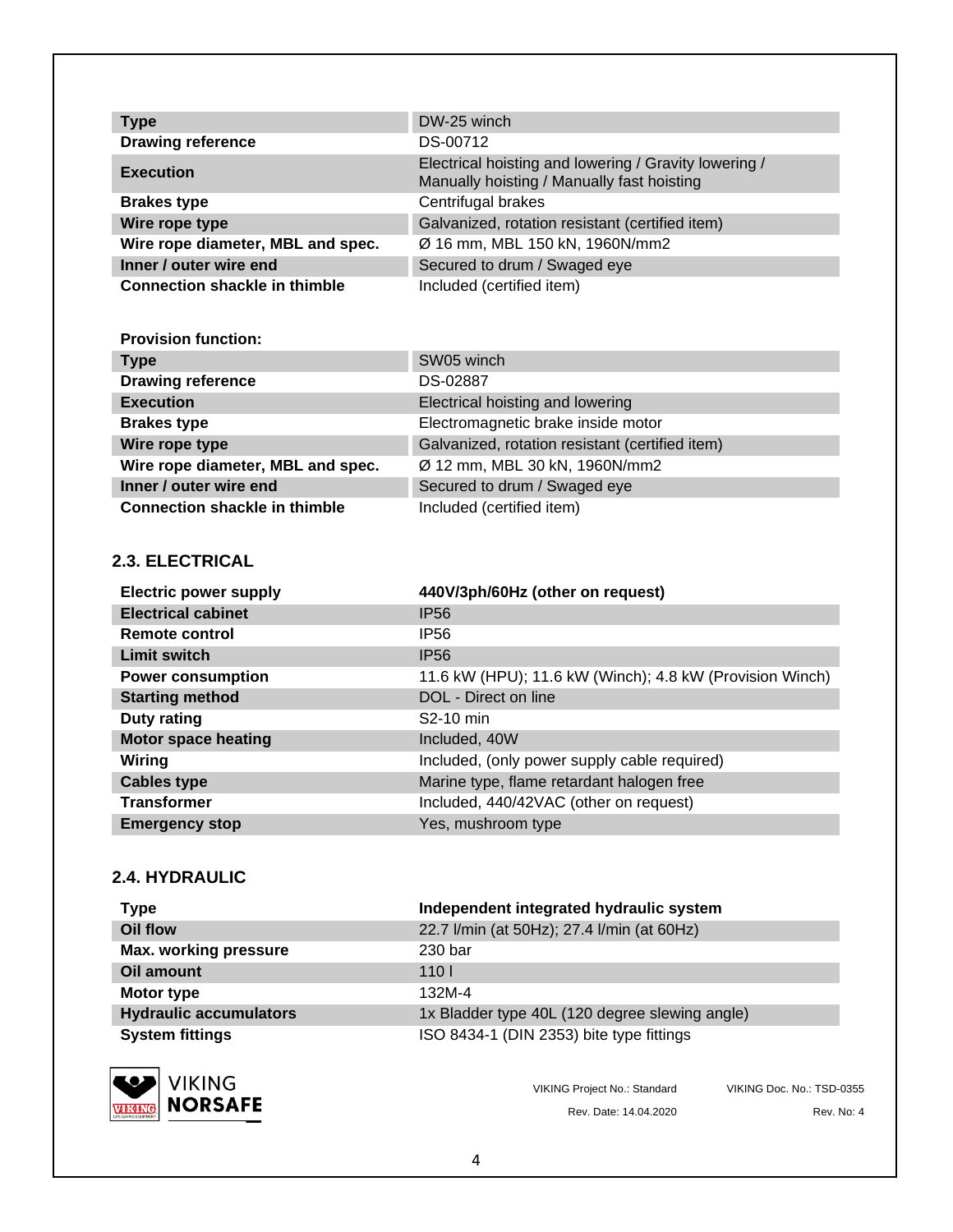| <b>Fittings and hose fittings</b> | Zinc chromate Cr(VI)-free, secured with Denso tape |
|-----------------------------------|----------------------------------------------------|
| Tubes                             | AISI 316L                                          |

#### **2.5. PAINTING SYSTEM**

| <b>Blasting</b>                  | <b>SA 2.5</b>                               |
|----------------------------------|---------------------------------------------|
| <b>Specification</b>             | ISO 12944-5                                 |
| <b>System</b>                    | Marine paint system (Jotun paint system)    |
| Coating Two (2) layers (other on | Layer 1 Penguard universal, Alu - 220 um    |
| request)                         | Hardtop XP - 80 µm RAL 9016 (Traffic white) |
| <b>Total dry film thickness</b>  | $300 \mu m$                                 |

#### **2.6. DOCUMENTATION**

| <b>Technical specification davit</b>        | According to contract specification |
|---------------------------------------------|-------------------------------------|
| <b>General arrangement drawing</b>          | According to contract specification |
| <b>Hydraulic flow diagram</b>               | According to contract specification |
| <b>HPU drawing</b>                          | According to contract specification |
| <b>Electrical wiring diagram</b>            | According to contract specification |
| <b>Starter cabinet drawing</b>              | According to contract specification |
| <b>Product certificate</b>                  | According to contract specification |
| <b>Lubrication oil chart</b>                | Viking Norsafe standard             |
| <b>Spareparts list</b>                      | Viking Norsafe standard             |
| <b>Operation &amp; Maintenance manual</b>   | Viking Norsafe standard             |
| <b>Installation manual</b>                  | Viking Norsafe standard             |
| <b>Preservation &amp; storage procedure</b> | Viking Norsafe standard             |

#### **3. PACKING**

**Format Packed for transport in a 20 ft standard container**

#### **4. OPTIONS**

*Note: Some options influence davit weight and performance, some option combinations may be incompatible. Maximum SWL must not be exceeded.*

 $\boxtimes$  marking means to be supplied by maker,  $\Box$  marking means not supplied by maker.

| <b>GENERAL DAVIT</b>                                                                |                              |                           |
|-------------------------------------------------------------------------------------|------------------------------|---------------------------|
| Combined rescue / raft davit function (maximum handling of rescue boat and 2 rafts) |                              | П                         |
| Rescue boat release hook                                                            |                              |                           |
| Automatic release raft hook (including triangle plate)                              |                              | $\Box$                    |
| <b>Combined raft-/rescue hook</b>                                                   |                              |                           |
| Winterization / cold climate heating / canvas solutions                             |                              | $\Box$                    |
| <b>Commissioning performed by Viking Norsafe or Viking Norsafe Service Partners</b> |                              |                           |
| <b>VIKING</b><br><b>NORSAFE</b>                                                     | VIKING Project No.: Standard | VIKING Doc. No.: TSD-0355 |
|                                                                                     | Rev. Date: 14.04.2020        | Rev. No: 4                |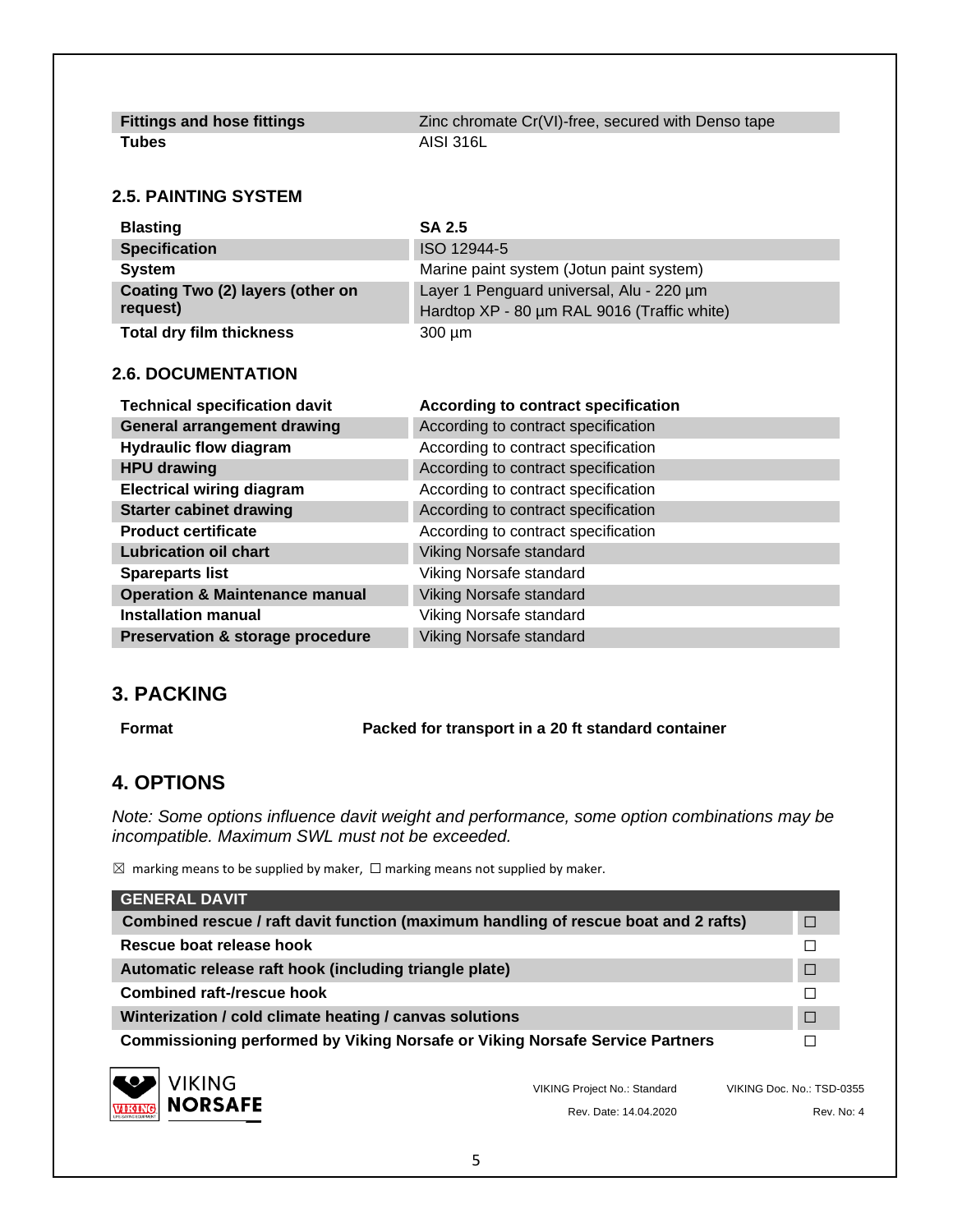| <b>ELECTRIC SYSTEM</b>                                                                                                                                                                                                                                                                                                                                                                                  |              |
|---------------------------------------------------------------------------------------------------------------------------------------------------------------------------------------------------------------------------------------------------------------------------------------------------------------------------------------------------------------------------------------------------------|--------------|
| <b>Voltage variation</b>                                                                                                                                                                                                                                                                                                                                                                                | □            |
| <b>Protection box for remote control</b>                                                                                                                                                                                                                                                                                                                                                                | П            |
| Ex-proof, Zone II 2 G Ex de IIB T3 (other on request)                                                                                                                                                                                                                                                                                                                                                   | □            |
| Star $\Delta$ starting method                                                                                                                                                                                                                                                                                                                                                                           | П            |
| <b>Additional electric cabinet heater</b>                                                                                                                                                                                                                                                                                                                                                               |              |
|                                                                                                                                                                                                                                                                                                                                                                                                         | □            |
| Alternative cabinet size / material / surface protection                                                                                                                                                                                                                                                                                                                                                | ΙI           |
| <b>HYDRAULIC SYSTEM</b>                                                                                                                                                                                                                                                                                                                                                                                 |              |
| <b>Stainless steel fittings and hose fittings</b>                                                                                                                                                                                                                                                                                                                                                       | $\Box$       |
| <b>Stainless steel HPU tank</b>                                                                                                                                                                                                                                                                                                                                                                         | П            |
| Alternative HPU size / material / surface protection                                                                                                                                                                                                                                                                                                                                                    | $\Box$       |
| <b>HPU</b> heater                                                                                                                                                                                                                                                                                                                                                                                       | ΙI           |
| Increased accumulator capacity (increased stored power slewing angle, up to max.300<br>degree)                                                                                                                                                                                                                                                                                                          | $\Box$       |
| <b>PAINTING SPECIFICATION</b>                                                                                                                                                                                                                                                                                                                                                                           |              |
| Norsok M-501 system (Viking Norsafe Doc. No. TSS-0030)                                                                                                                                                                                                                                                                                                                                                  |              |
| Other painting system and final color                                                                                                                                                                                                                                                                                                                                                                   |              |
|                                                                                                                                                                                                                                                                                                                                                                                                         |              |
| <b>SPARE PARTS</b>                                                                                                                                                                                                                                                                                                                                                                                      |              |
| Spare parts for Startup / Commissioning                                                                                                                                                                                                                                                                                                                                                                 | $\Box$       |
|                                                                                                                                                                                                                                                                                                                                                                                                         |              |
|                                                                                                                                                                                                                                                                                                                                                                                                         | $\Box$       |
|                                                                                                                                                                                                                                                                                                                                                                                                         |              |
|                                                                                                                                                                                                                                                                                                                                                                                                         | $\mathsf{L}$ |
|                                                                                                                                                                                                                                                                                                                                                                                                         |              |
|                                                                                                                                                                                                                                                                                                                                                                                                         |              |
|                                                                                                                                                                                                                                                                                                                                                                                                         | □<br>□       |
|                                                                                                                                                                                                                                                                                                                                                                                                         | $\Box$       |
|                                                                                                                                                                                                                                                                                                                                                                                                         | H            |
|                                                                                                                                                                                                                                                                                                                                                                                                         | $\Box$       |
|                                                                                                                                                                                                                                                                                                                                                                                                         | □            |
|                                                                                                                                                                                                                                                                                                                                                                                                         | $\Box$       |
| <b>Spare parts for Onboard spare</b><br>Spare parts for 1 year<br>Spare parts for 2 years<br><b>DOCUMENTATION</b><br><b>Factory acceptance test procedure</b><br><b>Factory acceptance test report</b><br>Inspection and test plan<br>Shipping, handling and lifting procedure<br><b>Packing &amp; unpacking procedure</b><br><b>Commissioning procedure</b><br><b>TAG list</b><br><b>Winch drawing</b> | □            |
| Noise test report                                                                                                                                                                                                                                                                                                                                                                                       | $\Box$       |
| <b>Weight and COG datasheet</b>                                                                                                                                                                                                                                                                                                                                                                         | П            |
| Weighing report/certificate<br>Other drawings/documentation/procedures                                                                                                                                                                                                                                                                                                                                  | $\Box$       |



VIKING Project No.: Standard VIKING Doc. No.: TSD-0355